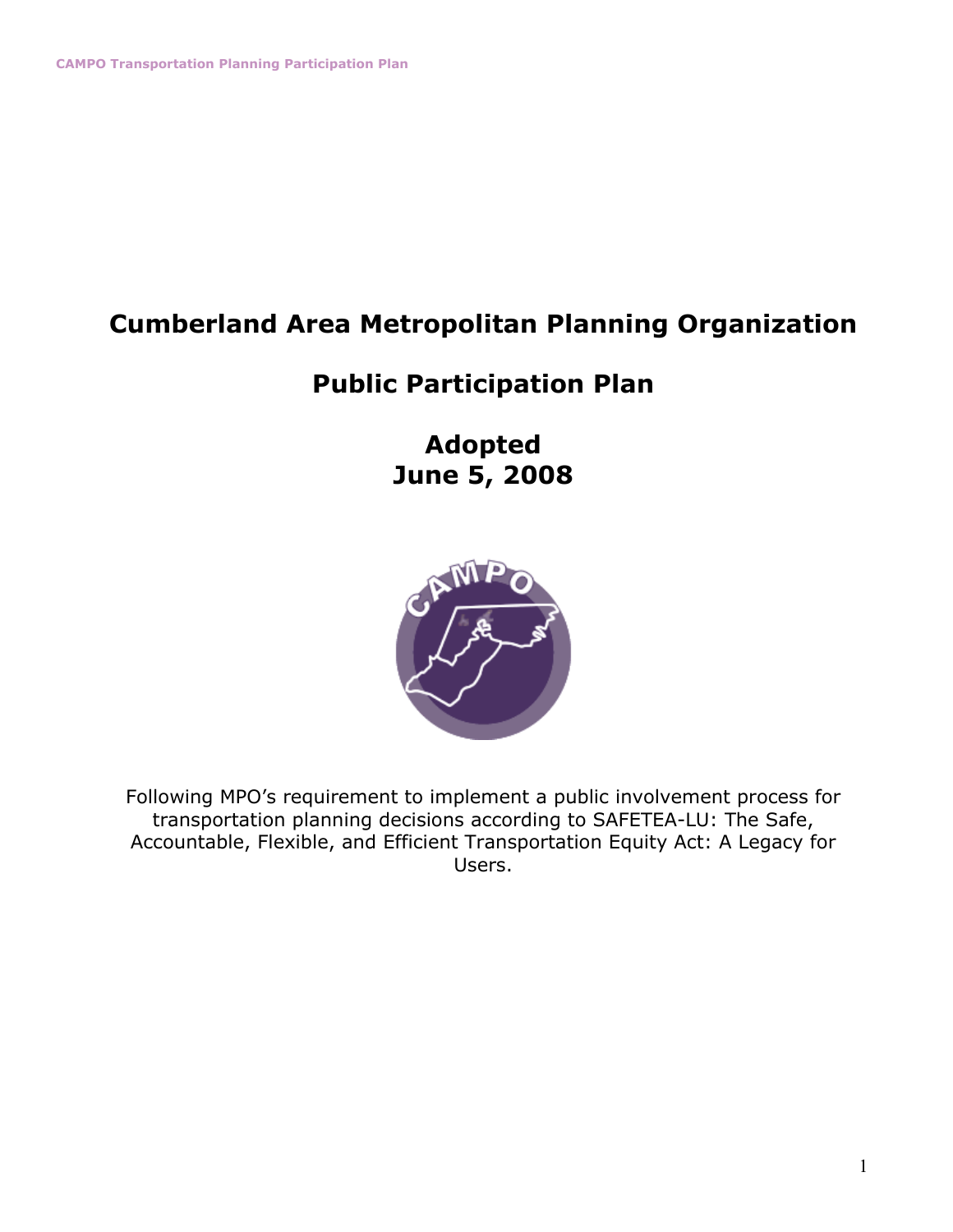**CAMPO Transportation Planning Participation Plan**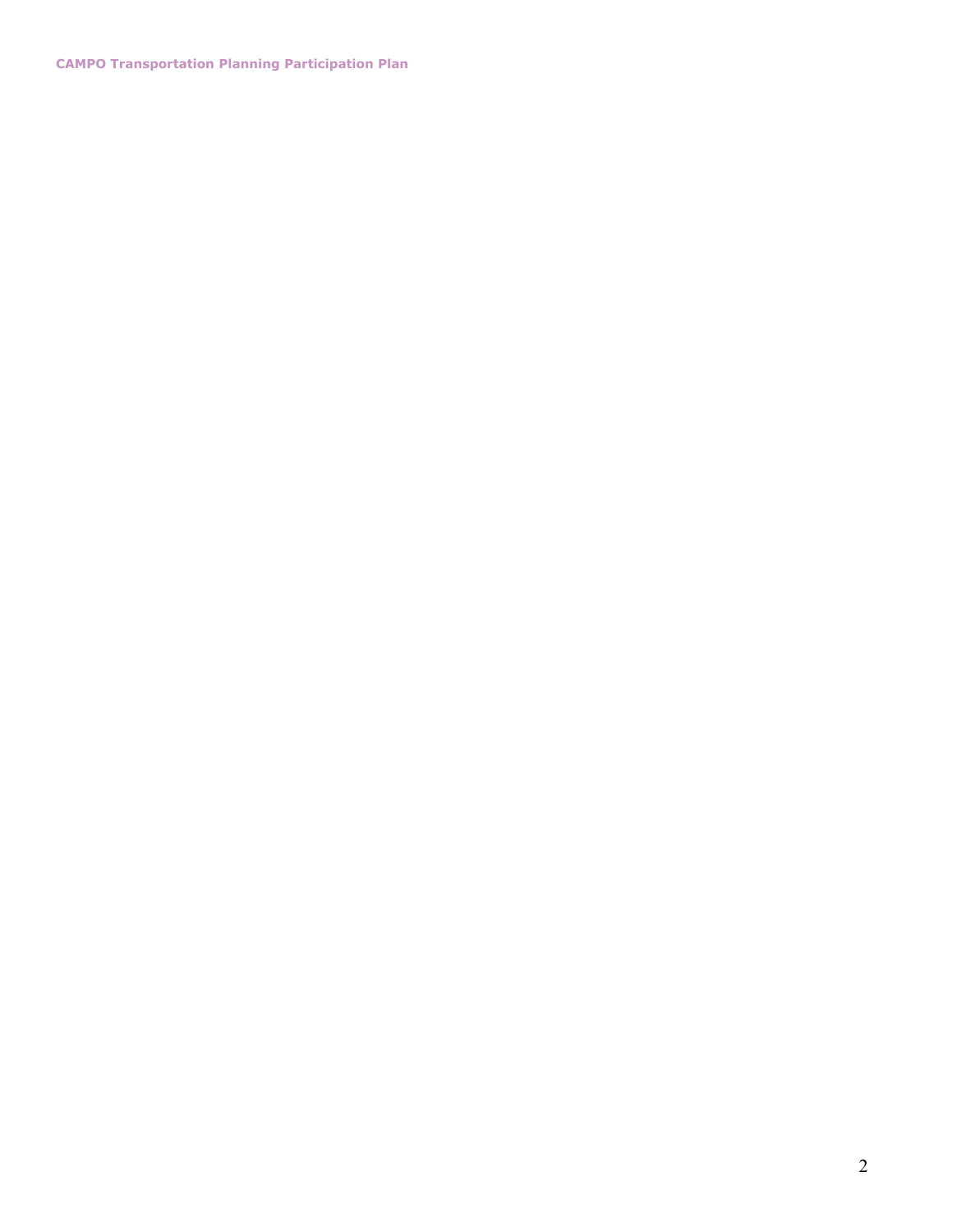### **Background**

The Safe, Accountable, Flexible, and Efficient Transportation Equity Act: A Legacy for Users (SAFETEA-LU) was signed into law (Public Law (P.L.) 109-59) on August 10, 2005. SAFETEA-LU builds on the success of two previous surface transportation authorization laws, the Intermodal Surface Transportation Efficiency Act (ISTEA; P.L. 102-240) and the Transportation Equity Act for the 21st Century (TEA 21; P.L. 105- 178). Under it, the federal transit program structure remains largely the same, retaining formula programs that target federal investment to systems and communities based on need and capital investment programs that address special needs and projects. SAFETEA-LU provides a record level of federal transit investment, \$52.6 billion over 6 years, an increase of 46 percent over the amount guaranteed in TEA 21. This law retains annual funding guarantees to ensure long-term funding stability; and improves transportation program delivery. The funds from SAFETEA-LU are to improve the efficiency and safety of transportation, increase intermodal connectivity, reduce congestion, and to protect the environment.

#### **Purpose**

The SAFETEA-LU legislation requires that the metropolitan planning procedure must "include a proactive public involvement process that provides complete information, timely public notice, full public access to key decisions, and early and continuing involvement of the public in developing plans" [23 CFR part 450.316(b)(1)]. Cumberland Area Metropolitan Planning Organization (CAMPO) has developed this Participation Plan to involve citizens of the Greater Cumberland Area in the transportation planning process; to ensure the full and fair participation by all potentially affected communities in the transportation decision making. This documents describes how CAMPO will solicit and encourage public participation in Long Range Transportation Plans (LRTP) and Transportation Improvement Plans. The specifics of SAFETEA-LU's public participation plan requirements are outlined below.

"(5) Participation by interested parties.--

(A) In general.--Each metropolitan planning organization shall provide citizens, affected public agencies, representatives of public transportation employees, freight shippers, providers of freight transportation services, private providers of transportation, representatives of users of public transportation, representatives of users of pedestrian walkways and bicycle transportation facilities, representatives of the disabled, and other interested parties with a reasonable opportunity to comment on the transportation plan.

(B) Contents of participation plan.--A participation plan--

- (i) shall be developed in consultation with all interested parties; and
- (ii) shall provide that all interested parties have reasonable opportunities to comment on the contents of the transportation plan.
- (C) Methods.--In carrying out subparagraph (A), the metropolitan planning organization shall, to the maximum extent practicable--
	- (i) hold any public meetings at convenient and accessible locations and times;
	- (ii) employ visualization techniques to describe plans; and
	- (iii) make public information available in electronically accessible format and means, such as the World Wide Web, as appropriate to afford reasonable opportunity for consideration of public information under subparagraph (A)."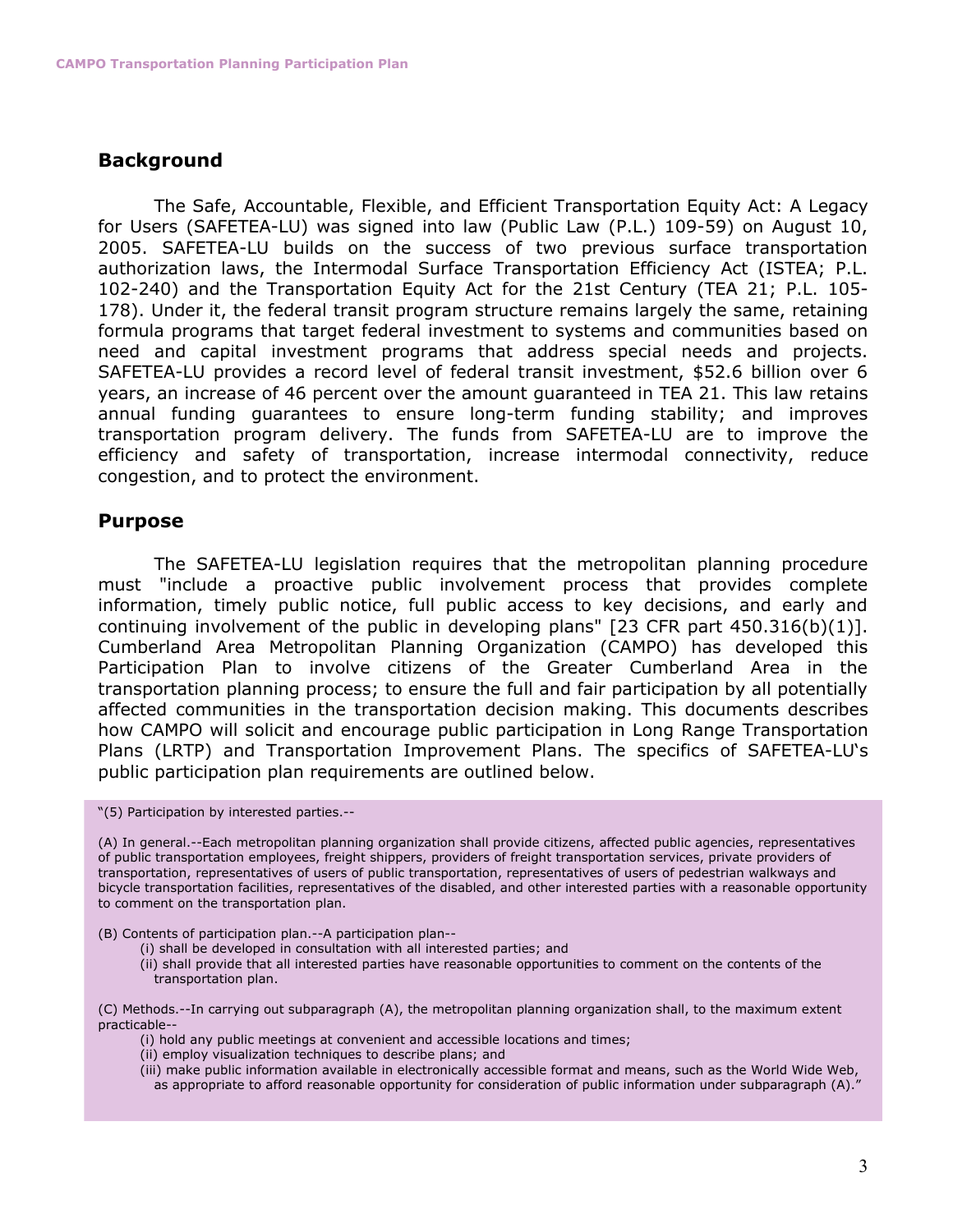## **Participation Plan's Goal and Objectives**

CAMPO's goal through this plan is to provide the highest quality public participation possible for transportation decision making. This can only be achieved when stakeholders are identified and brought into the planning process. To achieve this goal, major planning and program development objectives include:

- $\triangleleft$  Identify stakeholders
- **Improve public awareness and outreach communications**
- $\bullet$  Provide opportunity for participation
- $\triangle$  Receiving public input
- $\triangleleft$  Response to public needs

#### **Identify stakeholders**

Identifying the "public" is critical to better understand the transportation needs of the stakeholders in the Greater Cumberland Area and to ensure the participation by all potentially affected communities in the transportation decision making process. The stakeholders includes not only the general public and local units of government, but businesses, industries and transportation service providers as well as organizations that represent people with specific transportation needs. Some potential resource agencies have been identified in Appendix 1. The purpose of identifying stakeholders allows CAMPO to utilize different communication and outreach techniques to reach out to stakeholders with diverse transportation needs.

#### **Improve public awareness through outreach communications**

In order for the public to participate in transportation planning, CAMPO must reach the stakeholders via various media outlets throughout the planning phases. There are many techniques and mechanisms available to ensure that a diverse public is well informed and able to play a role in the transportation planning process. Recognizing that no single media outlet will work in all cases, it is up to CAMPO to consider the special communication needs of the public and use the best approach or approaches to accomplish this objective. The following means of sharing public information materials could be used together or separately to incorporate public involvement in all of the CAMPO transportation planning processes, including the development of the LRTP Plan update and the TIP development:

| <b>Brochures</b>     | <b>Newsletters</b>   |
|----------------------|----------------------|
| <b>Fliers</b>        | <b>Notices</b>       |
| News articles        | Press releases       |
| CAMPO webpage        | Progress bulletins   |
| Summaries of reports | Slides and overheads |

These media outlets are designated to inform the public regarding opportunities to participate, such as promoting meeting schedules and commenting period's drafts for plans.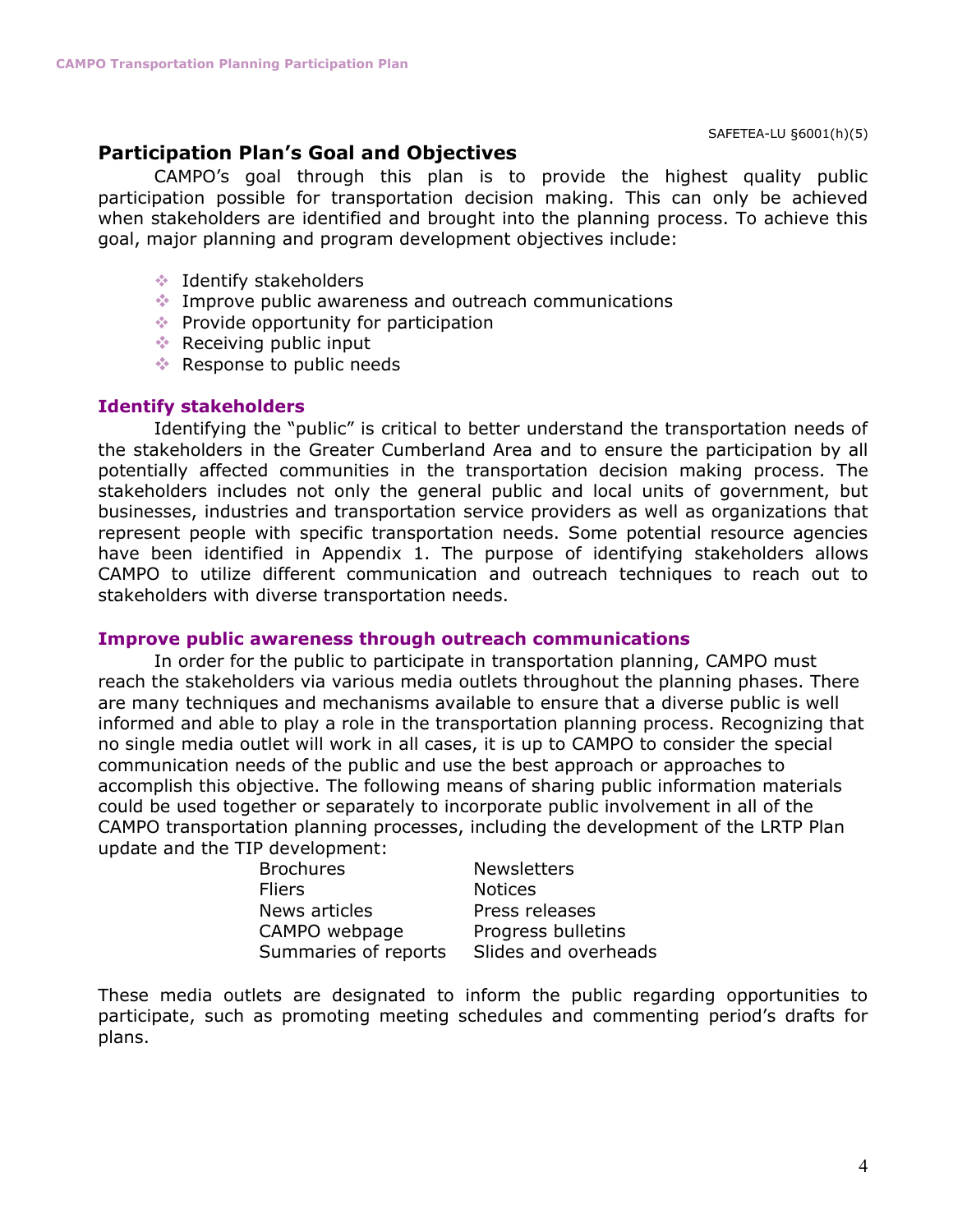### **Provide opportunity for participation**

Effective participation in the transportation decision-making process requires an understanding of transportation issues and the framework for making transportation investment decisions. CAMPO will provide educational materials that will support and encourage effective participation though the methods listed above. Transportation planning document will include visualization techniques such as diagrams, pictures, maps, three dimensional models and the like, to optimize public understanding of issues and concepts. These transportation planning documents will be available on the CAMPO web site, at Allegany County Public Libraries, and available by request.

The main means of public participation will take place at CAMPO planning meetings. All meetings of the CAMPO are open to the public. An opportunity for public comment is included on the agenda of each meeting. Meetings are publicized through press releases to the local electronic and print media, as well as posting on the CAMPO web site. Meetings are held in government buildings that are accessible to all individuals, including those with mobility impairments. These locations are also accessible by public transit.

#### **Receiving Public Input**

Aside from including an opportunity for public to comment at CAMPO meetings, comments regarding LRTP or TIP will also be accepted via, mail, telephone, fax, email, or through the CAMPO website. The CAMPO website makes it clear that input is always welcome. The LRTP and TIP carry with them specific timelines that govern opportunity for public comment. Public comments on the Long Range Transportation Plan, the Transportation Improvement Program and on all other plans and key decisions will be summarized for decision makers and the group receiving the comments will write responses if requested.

#### **Response to Public Comments**

Comments and responses will be kept on file, available for public review and will be made part of the plan, program, or other document as adopted. Responses will be made in a timely manner, so that they can be considered during the next phase of the plan or program development.

<span id="page-4-0"></span>*Federal SAFETEA-LU guidance requires the use of visualization techniques "There are many ways to use visualization techniques to better convey plans and programs, ranging from static maps to interactive GIS systems, from artist renderings and physical models to photo manipulation to computer simulation. Visualization can be used to support transportation plans or individual projects."*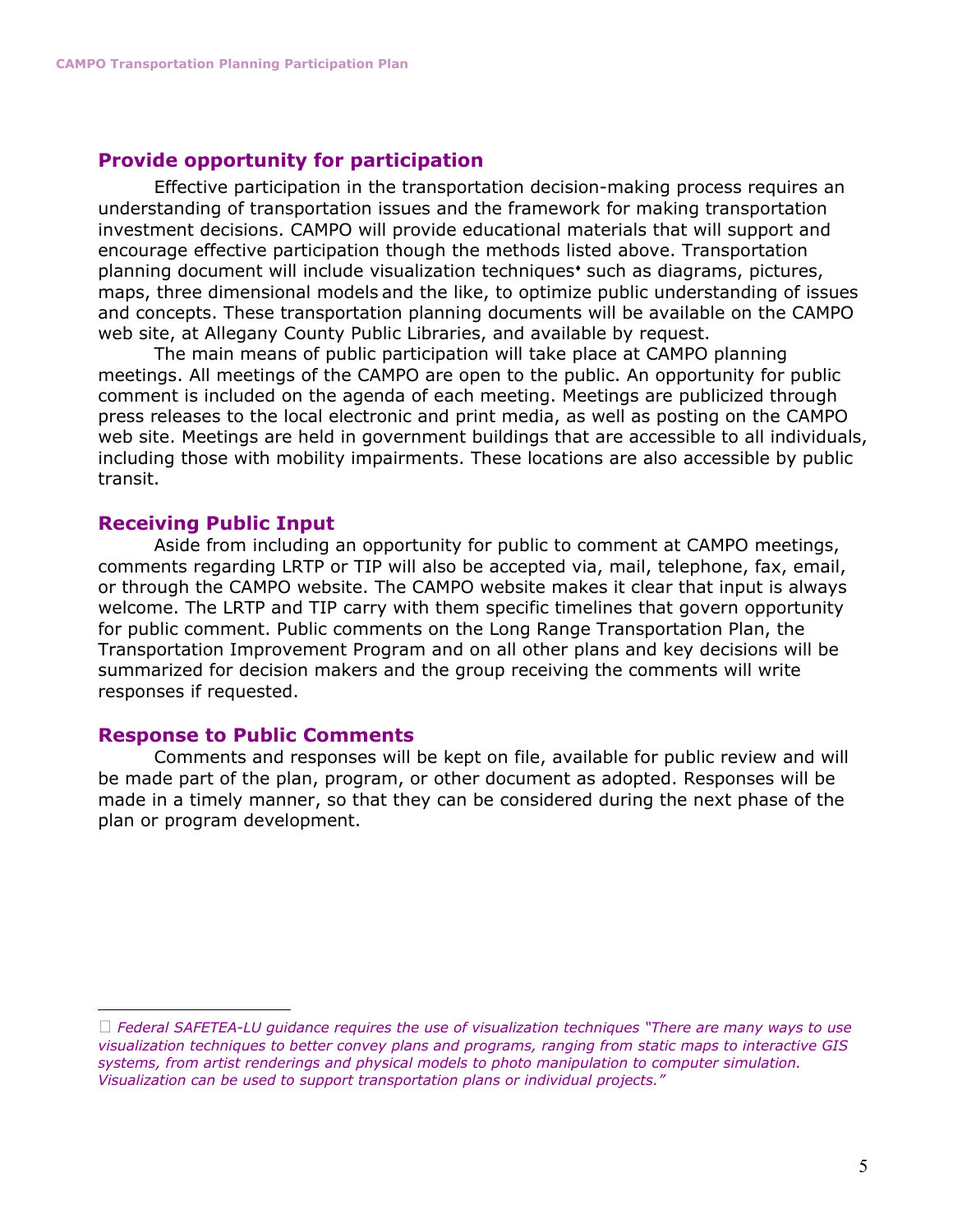These outlines were adapted from Hagerstown Eastern Panhandle Metropolitan Planning organization, as a protocol for CAMPO's LRTP and TIP participation Proceses.

### **Participation Process for the Long Range Transportation Plan Development**

- Phase I: Outreach activities with stakeholders identified in Appendix 1, with information posted on the CAMPO website and media releases distributed to announce public meetings and the plan development schedule.
- Phase II: Receive and respond to public comments.
- Phase III: Present the draft plan at advertised open house, and describe the plan approval process and timeline.

#### **Participation Process for the Transportation Improvement Program Development**

Phase I: Draft Document Input

1A. Notice to involvement, website, and newspapers.

2B. Draft project list and other relevant background information made available prior to meeting on website and elsewhere.

3C. Comment opportunities available on website and at meeting.

- 4D. Pubic Comment Opportunity at CAMPO meeting.
- Phase II: Final Draft Available for Review/Comment
	- 1A. Notice as in Phase I above.

2B. Project list being considered is presented.

3C. Other relevant information and analysis is presented.

4D. Public Comment Opportunity at CAMPO meeting prior to adoption of final draft TIP.

- Phase III: TIP Amendment Process
	- 1A. Notice As in Phases I & II above.
	- 2B. Minimum of 14-day public comment period provided.
	- 3C. Projects presented at CAMPO meeting

4D. Public comment accepted and closed at CAMPO meeting prior to adoption of the amendments.

- Note: Amendments to the adopted TIP that are deemed by the MPO as "Administrative Changes" are not subject to a formal public notification process. Input will be accepted but not solicited. For the purposes of this document, an amendment to the adopted TIP may be considered "administrative" if the following criteria are met:
	- a. Change is to correct a non-substantive clerical error;
	- b. Changes in funding levels are less than two (2) million dollars;

c. Changes in funding type, provided funding levels remain constant or do not exceed the requirement under (b) above;

d. Any other changes deemed by a majority vote of the MPO that meet the criteria of an administrative amendment.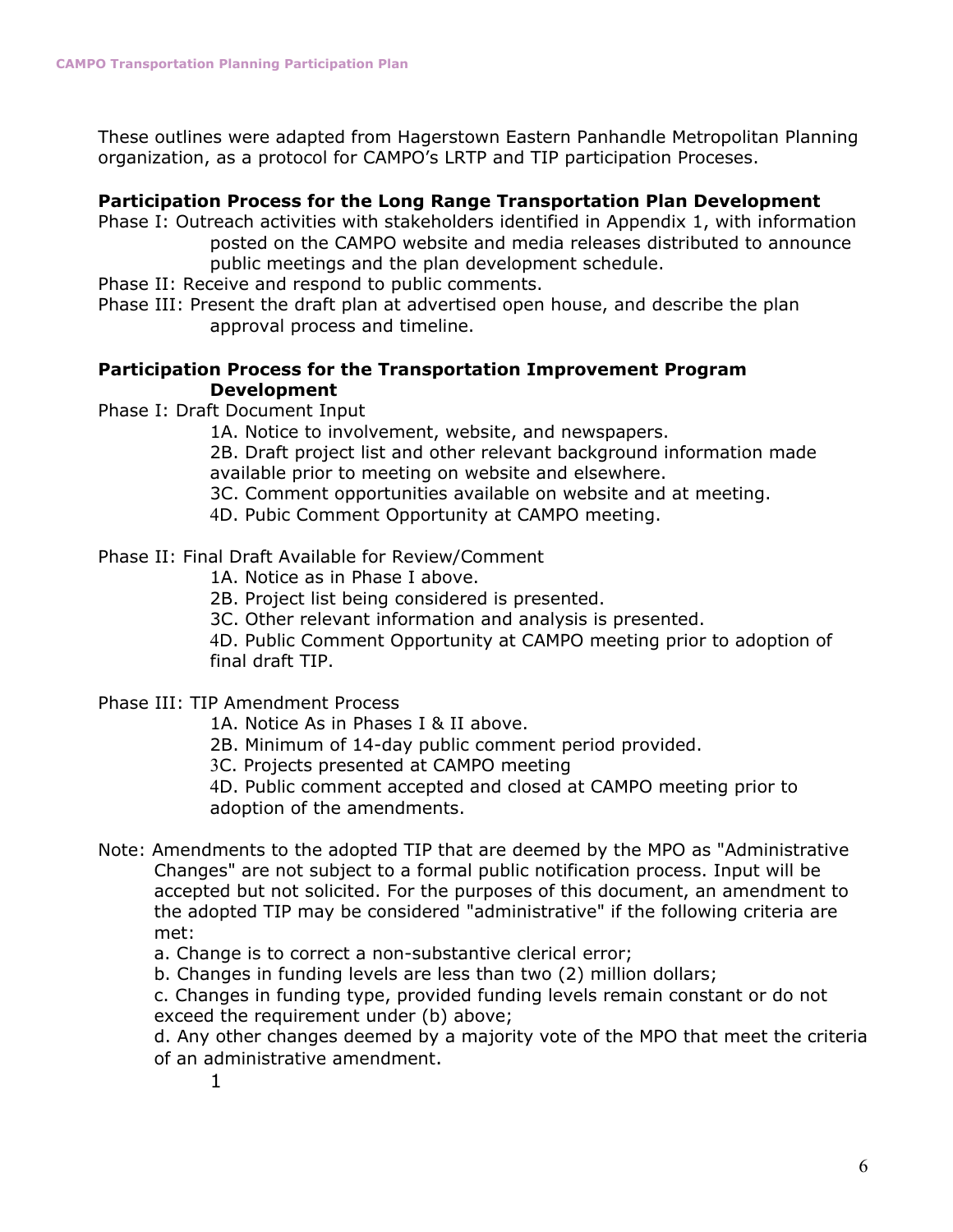### 2

# **AMENDMENTS TO THE PUBLIC INVOLVEMENT PROCESS**

In accordance with SAFETEA-LU guidance CAMPO establishes a public comment period of forty-five (45) days before revision or implementation of the public involvement process. Significant revisions to the basic procedures contained herein will require a comment period before such revisions may be utilized. However, activities, which will enhance the opportunity for public comment, as outlined by the basic procedures herein shall not be considered revisions subject to public comment. Draft documents will be made available for public review at the MPO website, all county libraries.

## **Closing**

Without the input of its stakeholders, state, and local governments cannot have a true understanding of community values and needs with regard to transportation services. Local businesses, community groups, and residents may know information that is more current or more detailed than what is available to transportation professionals. Effective participation complements the transportation professional's technical expertise, helps to form a consensus, and lays the foundation for solid decisions.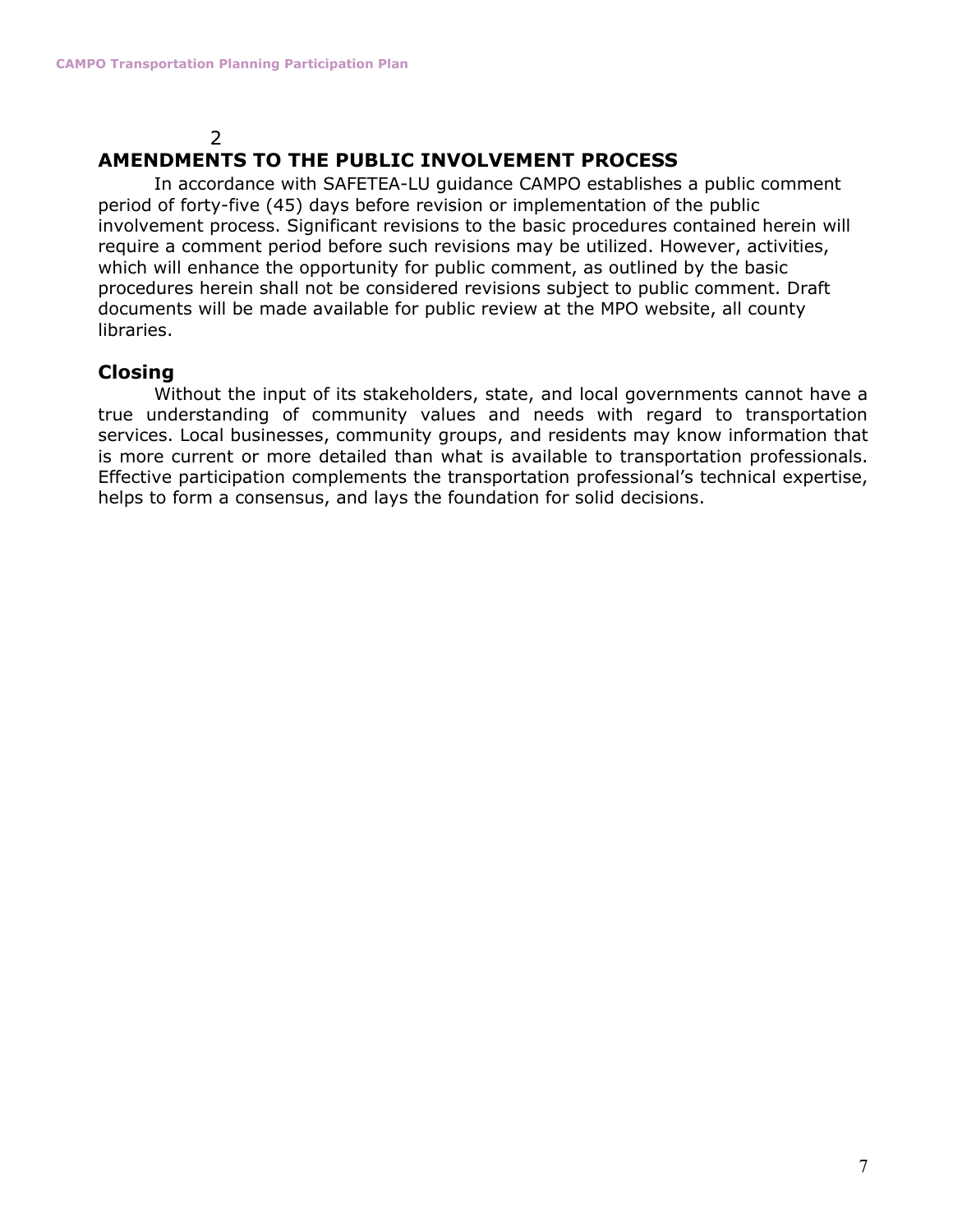## Appendix 1

# **Potential Resources Agencies in the CAMPO Area**

Maryland Maryland Department of Natural Resources National Park Service - C&O Canal, Allegany College of Maryland Frostburg State University Allegany County Chamber of Commerce Cumberland City Council Friends Aware Archway Station Cumberland Housing Association City of Frostburg Appalachian Regional Commission Habitat for Humanity Allegany County Tourism Commission Alleghany Highlands Trail Allegany County Emergency Services Allegany County Volunteer Fire and Rescue Association Allegany County Home Builders Association Allegany County Human Resources Development Commission, Inc. Allegany County Public Library System Allegany Historical Society Cumberland Times-News Allegany County Transit CSX Railroad Western Maryland Scenic Rail Road Cumberland Senior Center Frostburg Senior Center Amtrak Allegany County League for Crippled Children Maryland Department of Planning Allegany County Health Department Allegany County Department of Social Services Goodwill Industries, Inc. Blind Industries & Services of Maryland United Cerebral Palsy of Central Maryland Tri-County Council for Western Maryland, Inc. West Virginia West Virginia Department of Environmental Protection Mineral County Parks and Recreation

Mineral County Chamber of Commerce

Potomac Valley Transit Authority

Eastern Panhandle Home Builders Association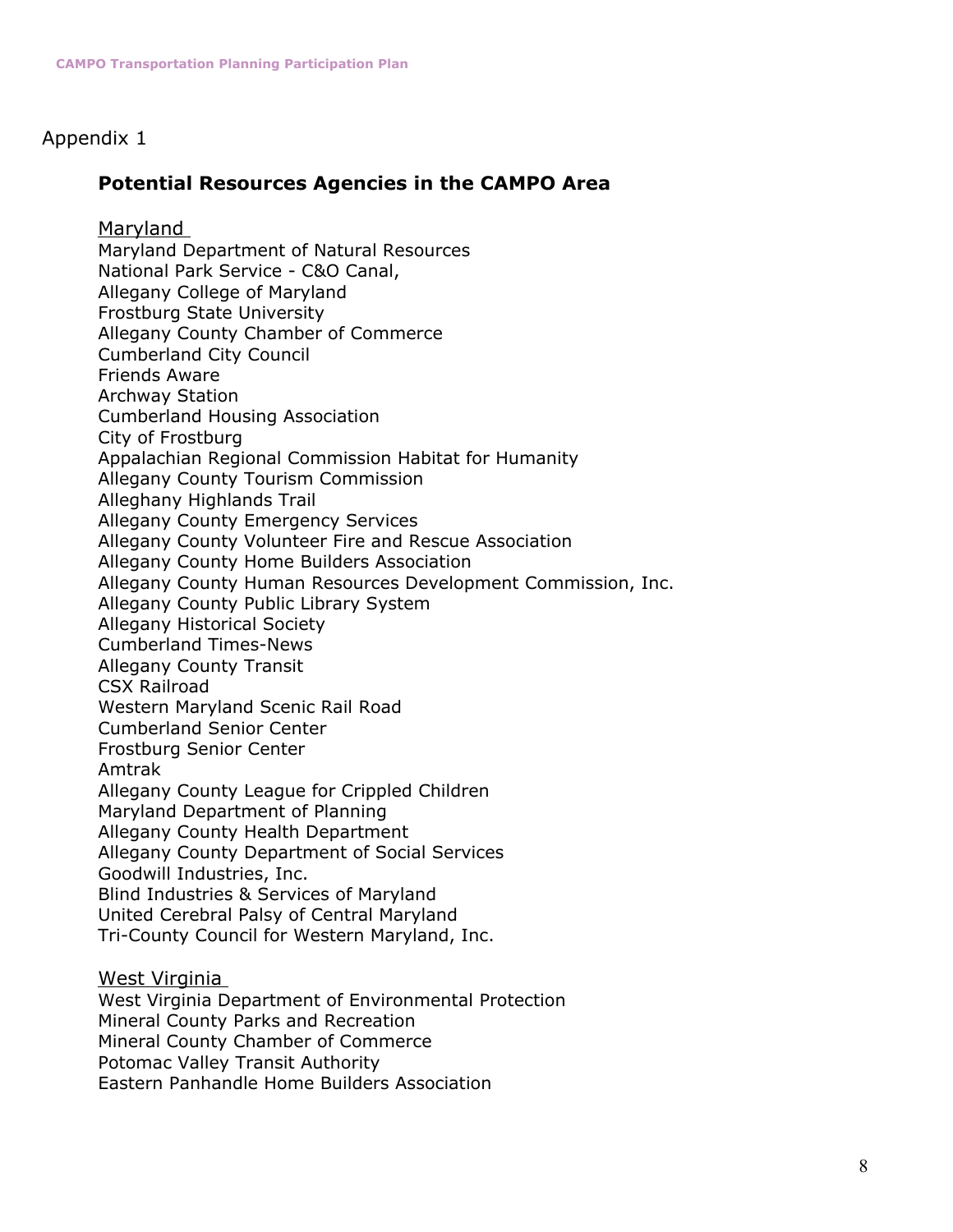Aging & Family Services Town of Ridgeley Mineral County Development Authority Economic Development Mineral Daily News-Tribune Mineral County Emergency Services Mineral County Volunteer Fire and Rescue Association Ridgeley Senior Citizens Greater Cumberland Regional Airport Mineral County Health Department